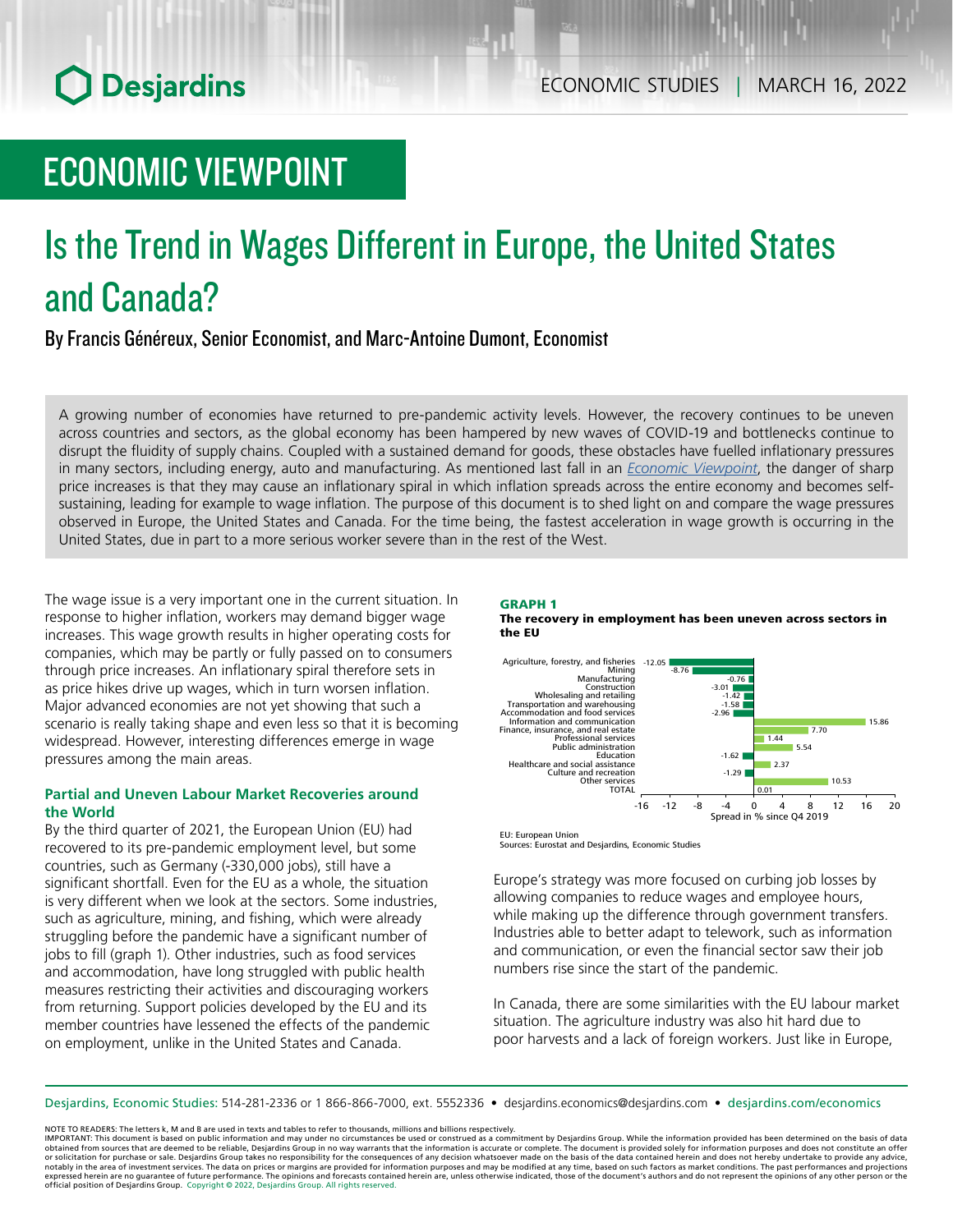## **O** Desjardins

the unfavourable circumstances of the pandemic hindered job recovery in food services and accommodation (graph 2). Since the Canadian government's strategy was aimed at supporting workers who had lost their jobs, a greater shortage than in the EU is noted in these sectors. Despite the challenges faced by some service industries, data for February 2022 show a 2.4% gain since February 2020 for all services owing to strong performance in financial and professional services and in education and health. In Canada, total employment therefore surpassed its pre-pandemic level by 1.9% in February, despite the decline caused by the Omicron wave.

### GRAPH 2





Sources: Statistics Canada and Desjardins, Economic Studies

The United States, meanwhile, is dealing with a significant worker shortage. Only transportation and warehousing, the financial sector and professional services have had positive gains since February 2020 (graph 3). Service industries that involve human contact, such as food services and accommodation, are having the hardest time catching up. The decline in the participation rate in the United States reflects the magnitude of the labour shortage and the pandemic's repercussions on the job market. The latest data show that the participation rate is at 62.2%, compared to 63.4% before the pandemic (graph 4).



The U.S. job market still has a significant shortfall



Sources: Bureau of Labor Statistics and Desjardins, Economic Studies

### GRAPH 4





Sources: Bureau of Labor Statistics and Desjardins, Economic Studies

### **No Unusual Wage Growth in Europe for Now**

In Europe, the trend in manufacturing wages is generally a good leading indicator for wages in the entire economy. Since industrial unions are powerful, the outcomes of their wage negotiations usually set the tone for those in other sectors. For now, wage pressures have remained modest, even though the number of vacant positions has exceeded 2017–2018 highs (graph 5). Therefore, it seems that a large number of vacant positions is not necessarily putting upward pressure on European wages, including in manufacturing (graph 6 on page 3). For the time being, the demands of manufacturing unions continue to be reasonable, even though the economic activity has been very strong due to the demand for goods, which exploded during the pandemic. This is due to the retrospective nature of wage negotiations, in which it typically takes a few quarters for past inflation and labour shortages to be considered fully. Under these circumstances, wages in the European manufacturing sector could eventually react.





Sources: Datastream and Desjardins, Economic Studies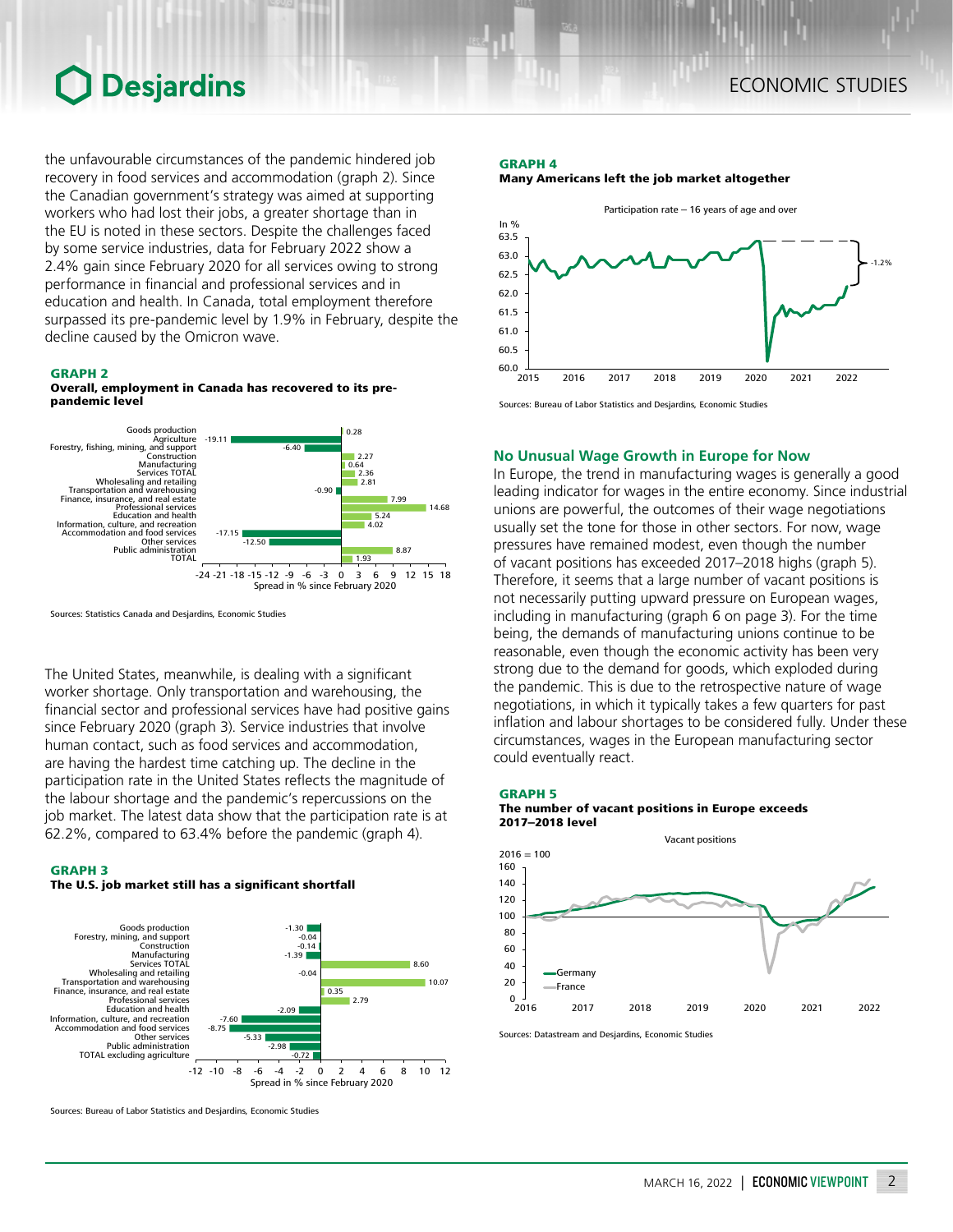### **Desjardins**

### ECONOMIC STUDIES

#### GRAPH 6



Sources: Eurostat, Office for National Statistics and Desjardins, Economic Studies

No acceleration in manufacturing wages in Europe

A temporary acceleration has also been noted in the quarterly variation in total compensation per employee in the euro zone exceeding its long-term average (graph 7). It remains to be seen if it reflects a reaction to persistent inflationary pressures. Moreover, like the current U.S. situation, the wage push could instead be felt more not in manufacturing, but in the services sector, particularly accommodation, food services and recreation. An increase was already observed at the very beginning of the pandemic, but salaries and wages in accommodation and food services have been slightly falling since the end of 2020 in the EU (graph 8). The situation is the same for the arts, entertainment, and recreational activities, with a 5.0% drop over the past year. These are sectors whose profitability has been tremendously impacted by the public health measures and the absence of foreign tourists. The acceleration in demand for services could lead to upward pressure on wages in these industries, especially if they are faced with recruitment challenges.

#### GRAPH 7





Sources: European Central Bank and Desjardins, Economic Studies

#### GRAPH 8

Lower European wages in accommodation and food services in 2021



In addition, the good recovery in the labour force in Europe may have been another factor that worked against steep wage increases. According to data for the third quarter of 2021, Germany and Italy have a participation rate lower than their prepandemic levels, whereas France and Spain have posted gains (graph 9). The differences between the recovery in the European and U.S. participation rates also help to explain the wage growth differences.







### **Wage Pressures in the United States**

In the United States, the situation is more worrisome because the job market is facing two factors that are exacerbating the upward pressure on wages. First, the weak recovery in the participation rate results in a smaller pool of candidates for vacant positions. Then, a phenomenon called *The Great Resignation* has taken place in the United States, which is an acceleration in the number of workers voluntarily leaving their jobs for better ones or exiting the labour market altogether. As a result, U.S. companies are facing significant challenges in recruiting and retaining workers. Faced with this problem, they must raise wages to attract more workers and keep current employees. Consequently, a strong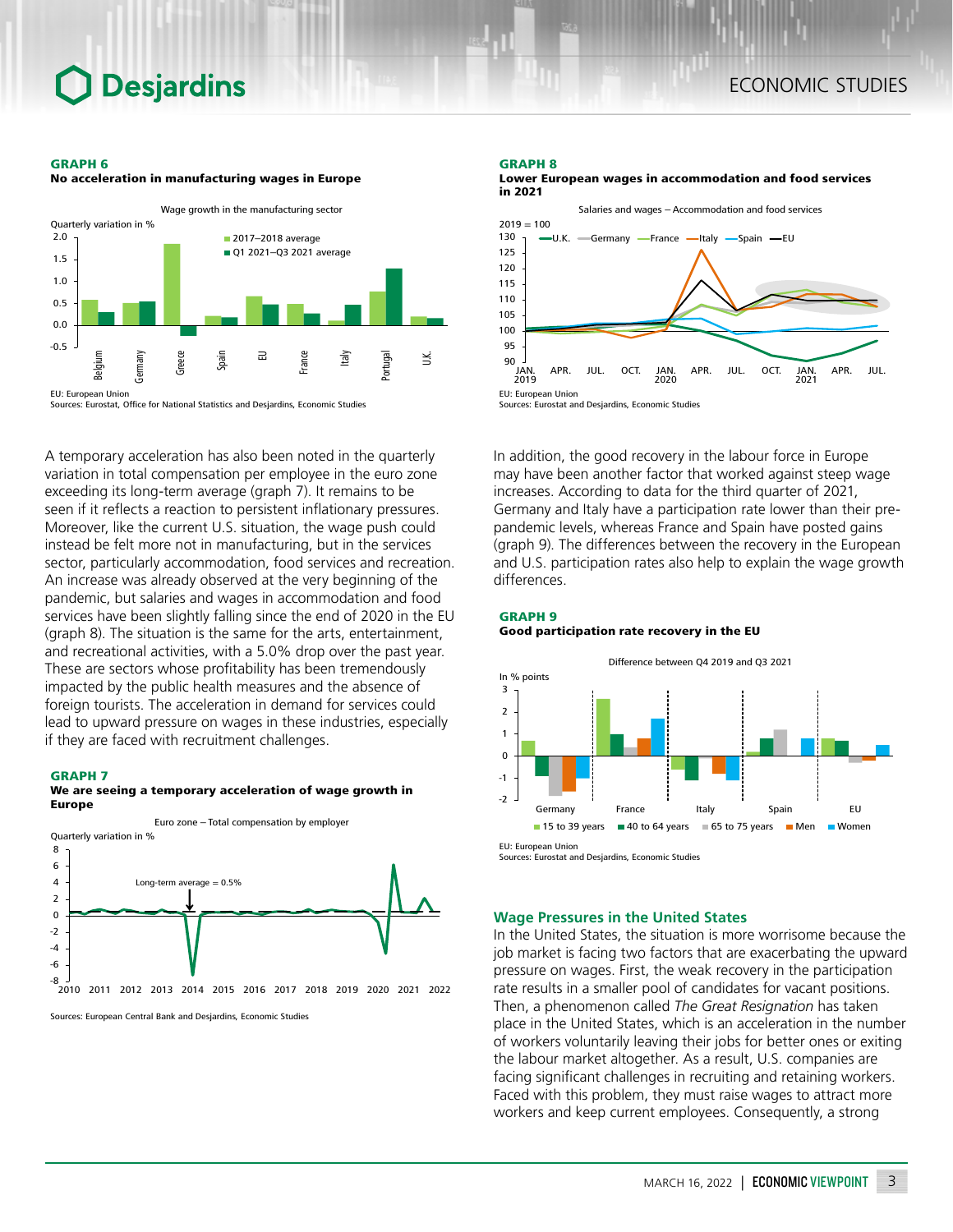## Desjardins

acceleration in hourly wages is being seen in the United States. The median wage tracker of the Federal Reserve Bank of Atlanta posted an annual variation of 6.5% in February, a level not seen since 2001 (graph 10). Hourly wages are rising even more remarkably in the services sector, particularly in recreation and hospitality (graph 11).

### GRAPH 10

### Strong acceleration in wage growth in the United States



Sources: Federal Reserve Bank of Atlanta and Desjardins, Economic Studies

### GRAPH 11

### Wage growth is stronger in services in the United States



Wage growth since February 2020 Job vacancy rate - Difference since February 2020

Sources: Bureau of Labor Statistics and Desjardins, Economic Studies

While upward pressures on wages stem from a lack of workers, others could come from the high inflation currently observed in the United States. This worries U.S. companies (graph 12). The National Federation of Independent Business survey shows that inflation is the main problem for 22% of respondents, just below workforce quality, with 23%.

The labour shortage, however, could affect the U.S. job market for a long time to come. The participation rate might take up to eight years to recover, according to a Federal Reserve [study.](https://www.federalreserve.gov/econres/feds/the-long-lived-cyclicality-of-the-labor-force-participation-rate.htm) Since the beginning of the pandemic, participation has been declining among young people, unskilled workers, seniors, and family caregivers, particularly women. First, when younger people leave the labour force, they tend to return to school to eventually access better jobs or wait some time until the situation

#### GRAPH 12

### Labour and inflation issues are worrying U.S. small enterprises



Sources: National Federation of Independent Business, Datastream and Desjardins, Economic Studies

is more favourable before re-entering the labour market. Although the first young people who went back to school should begin to re-enter the labour market, the positive effect on the participation rate may be offset by retirements due to the aging of the population.

### **Rising Expectations in Canada**

Just like its neighbour to the south and its European counterparts, Canada has seen strong growth in the number of vacant positions from pre-pandemic levels. The total number of job vacancies increased by 180,000 in the second and third quarters of 2021. Again, the food services and accommodation industry lead the group with a vacancy rate of 12.9% in the third quarter of 2021, compared to 4.4% in the fourth quarter of 2019. Labour shortage problems in Canada are nothing new and were already viewed as a major economic challenge before the pandemic.<sup>1</sup> In addition, inflation in Canada is not as bad as south of the border, at 5.7% in February 2022, compared to 7.9% in the United States. This could somewhat alleviate some of the upward pressure on wages. No strong average hourly wage acceleration has therefore been noted for the time being, except in health care and social assistance (graph 13 on page 5). Like in Europe, the good recovery in the participation rate does not seem to weigh in favour of steep wage increases. However, there is stronger growth in services than in goods production.

Although wage growth remains moderate, there has been an increase in wage growth expectations according to the Canadian Federation of Independent Business survey (graph 14 on page 5). In the last 12 months, the percentage of respondents expecting wage increases above 2% increased from 22.6% to 53.5%. The average expected increase in February 2022 was 2.9%, just under its record level of 3% in December 2021. These rising expectations are consistent with the higher prices

<sup>1</sup> For more details, see: *[Labour Shortages in Quebec and Ontario: Which Regions](https://www.desjardins.com/ressouhttps://www.desjardins.com/ressources/pdf/pv031319e.pdf?resVer=1552482311000rces/pdf/pv031319f.pdf)  [and Economic Sectors are Most Affected?](https://www.desjardins.com/ressouhttps://www.desjardins.com/ressources/pdf/pv031319e.pdf?resVer=1552482311000rces/pdf/pv031319f.pdf)*, Desjardins, Economic Studies, *Economic Viewpoint*, March 13, 2019, 5 p.